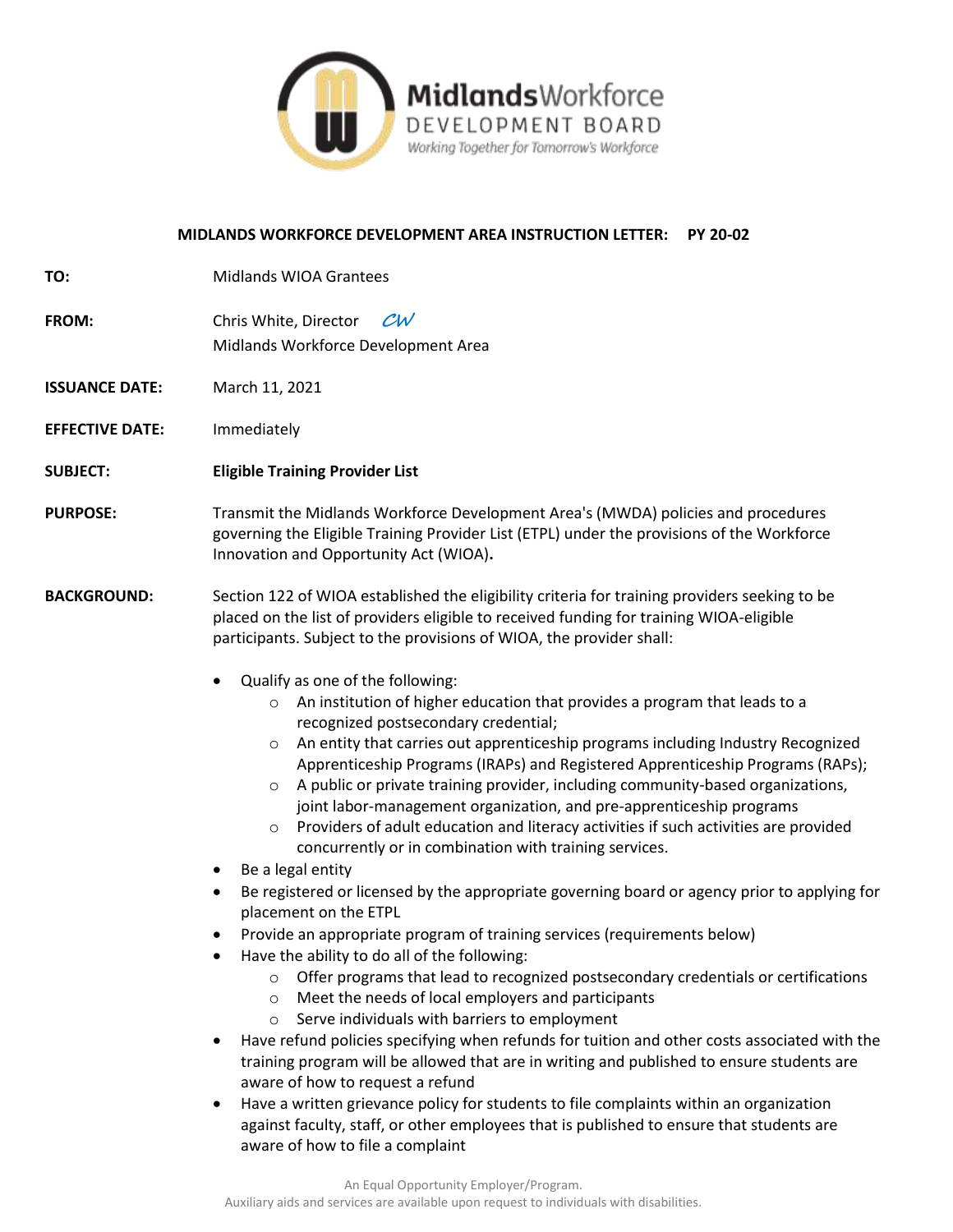

 Comply with all applicable non-discrimination and equal opportunity provisions as potential recipients of WIOA funds, in accordance with WIOA §188

NOTE: No individual in the US may be excluded from participating in, denied the benefits of, subjected to discrimination under, or denied employment in the administration of or in connection with any program or activity funded under WIOA Title I for any of the following characteristics.

- o Race
- o Color
- o Religion
- $\circ$  Sex (including pregnancy, childbirth, and related medical conditions, transgender status, and gender identity)
- o National origin (including limited English proficiency)
- o Age (individuals aged 40 years and older),
- o Disability, or
- o Political affiliation or belief

Additionally no beneficiary of, an applicant to, or participant in any WIOA Title I program may be discriminated against based on citizenship or participation in any program or activity under WIOA Title I.

Providers of on-the-job training, customized training, incumbent worker training, internships, paid or unpaid work experience opportunities or transitional employment shall not be subject to the provisions of this instruction.

POLICY: The statewide list of Eligible Training Providers includes training programs that are currently certified by one or more Local Workforce Development Areas (LWDA). General inquiries regarding certified programs should be directed to the Midlands Workforce Development Area via email to [inquires@midlandsworkforce.org](mailto:inquires@midlandsworkforce.org) or by phone at 803-744-1670.

> The Midlands WDA will consider all programs approved for the statewide Eligible Training Provider List, but establishes the following additional requirements of entities seeking eligibility to provide training services in the Midlands Workforce Development Area:

- 1. Be in business under current ownership for a minimum of two (2) years and provide performance data for programs.
- 2. Be licensed by the South Carolina Commission on Higher Education (CHE), or provide verification from CHE that licensure is not required.
- 3. Be nationally or regionally accredited by a regulating body recognized by the US Department of Education (such as SACS, NEASC, NCA, MSA, WASC, NWCCU)
- 4. <https://ope.ed.gov/dapip/#/home>
- 5. Where programmatic accreditation is not available for a course of study, the provider must be able to issue an industry-recognized and portable credential to participants completing the course.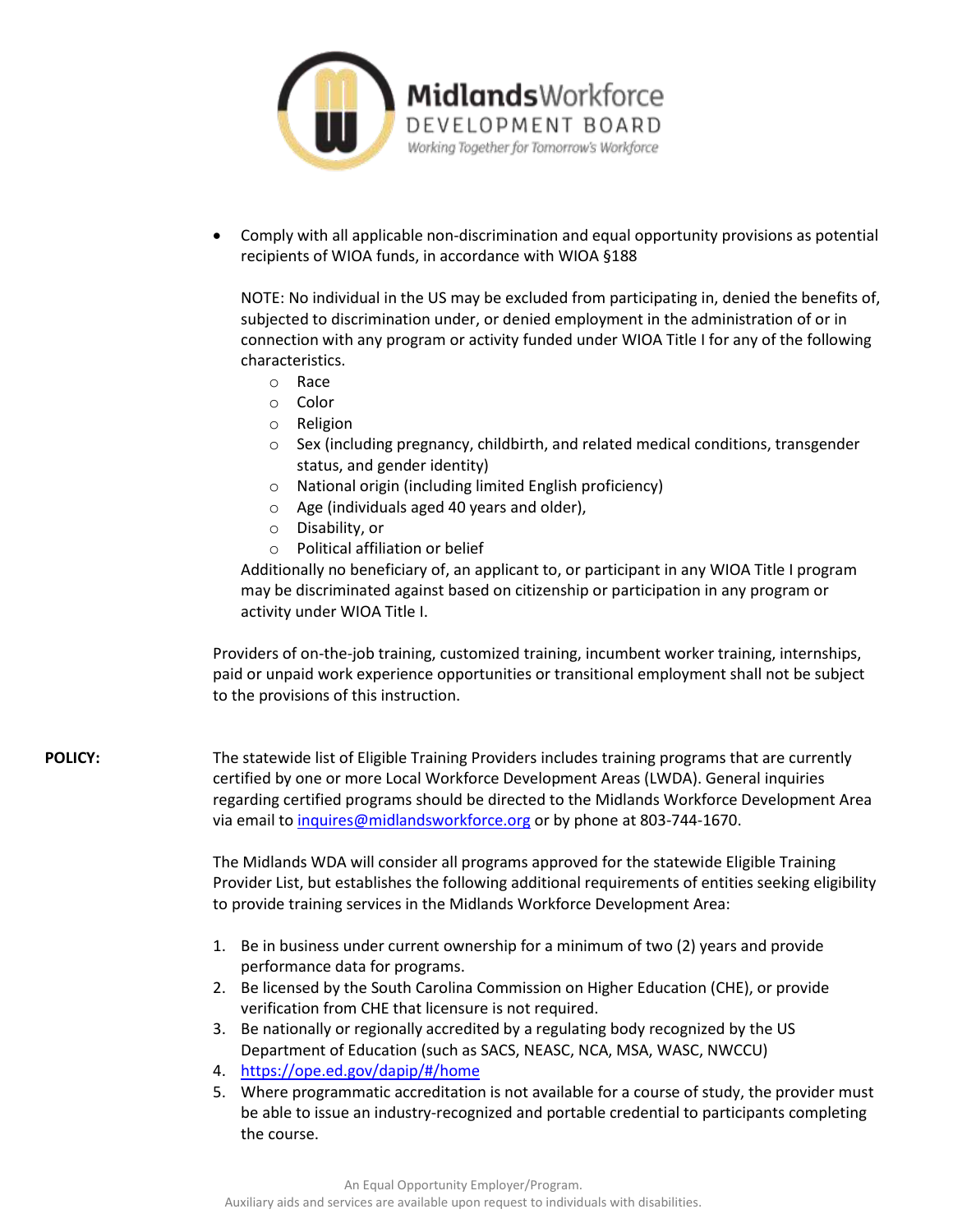

- 6. Offer training in a facility that is in compliance with ADA requirements, and be able to pass a site visit.
- 7. Report performance to the South Carolina Department of Employment & Workforce's SC Works Online Services system (SCWOS).
- 8. Meet provider performance standard measure set by the state or local area. Local measures to be determined.
- 9. Be subject to review/analysis by the Midlands WDA, and respond to all questions or concerns of the MWDA.

\*Providers who operate solely as online institutions are not eligible for local approval.

The MWDB reserves the right to make special considerations to the above local requirements if sufficient justification is provided.

## **Eligible Training Courses**

- 1. Must be offered to the general public.
- 2. Provide in-demand educational/training courses and activities based on current labor trends and within the Midlands approved training clusters: Healthcare, Construction, Transportation/Logistics, Advanced Manufacturing, Information Technology, or Business.
- 3. Provide a structured regimen/curriculum.
- 4. Include an on-going evaluation of progress.
- 5. Include the ability to evaluate successful completions.
- 6. Lead to an industry-recognized certificate, diploma, or degree.
- 7. Lead to a specific job or group of jobs

## **Initial Eligibility**

Applications are received by the Midlands WDA via the State ETPL portal (PATh) for training providers and programs requesting consideration for the Midlands WDA after a content-only determination at the State level. Administrative staff will review the application in PATh in regards to the State and local guidelines for approved providers and programs. During the review period, the local area may request additional information/clarification from the provider. If the application for the provider and/or program(s) is not approved, the provider will be notified within 45 days of receipt.

Approved ETPL training providers are responsible for maintaining up-to-date information for the ETPL in PATh in order to continue receiving WIOA training referrals and funds. Failure to update program information may result in the removal of the program from the ETPL. Any significant change to a program, including a change in the program's costs, may require reevaluation for approval.

## **Continuing Eligibility**

After the initial eligibility period of one year, the training provider, with the exception of RAP sponsors, must submit an application for continued eligibility for each program of training, and resubmit an application every year thereafter. The continued eligibility application requirement ensures that training provider and program information are accurate, and performance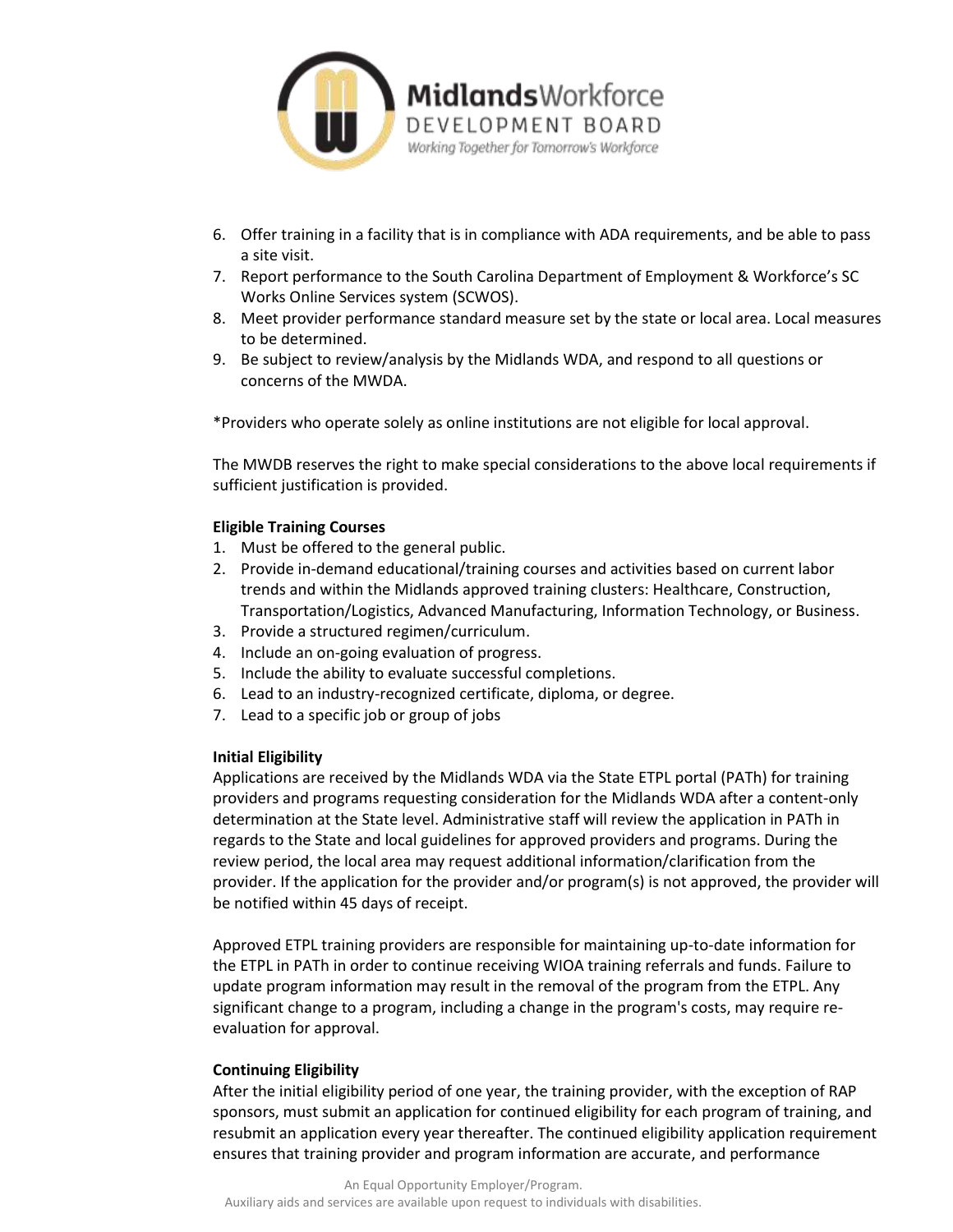

reporting standards are met. A system-generated email notification from the PATh system will be sent to the provider's listed point of contact 60 days prior to the expiration of a program's approval status. ETPs must update the point of contact information if there is a change. To seek continued eligibility the provider must provide all of the following:

- Any changes to provider or program information previously approved must be submitted, including a current program description, breakdown of tuition costs and fees, credentials to be attained, and contact information; and
- A signed MOA in which the provider agrees to share data with the State pertaining to training outcomes, including individual coursework and other PII to match training and employment data and outcomes for all students, including WIOA-funded students and non-WIOA-funded students.

The State will review the application content in PATh to ensure all required information has been submitted correctly within 15 calendar days.

## **Removals**

Programs of training that have been removed from the ETPL may be reinstated after one year by applying through the initial application process unless removal was due to willful submission of inaccurate information, repeated failures to submit required information, or a failure to cooperate with the Local WDAs. If removal was the result of the willful submission of inaccurate information, the program of training may be reinstated on the ETPL after two years of applying through the initial application process. Repeated failures to submit the required information and a failure to cooperate will be considered a substantial violation of WIOA requirements. A "substantial violation" includes one or more violations in a short period of time or numerous minor violations over a longer period of time. A provider whose eligibility is terminated under these conditions must be terminated for not less than two years and is liable to repay training funds received during the period of noncompliance.

## **Appeal Procedure**

The MWDB reserves the right not to approve training programs that are part of the statewide list in accordance with established policies.

The Midlands WDA will notify the training provider in writing when a determination is made regarding the placement of a course on the local training provider list. In the event that the Midlands WDA declines to place a provider or course from the statewide list on the local area's list of approved training programs, the training provider will have the right to appeal that decision. In addition, the Midlands WDA reserves the right to terminate a provider's eligibility for placements on the local training provider list if it determines it is in its best interest to do so. Reasons for termination of a training provider's eligibility for the local list include, but are not limited to, intentionally supplying inaccurate information, substantial violations of the Workforce Innovation and Opportunity Act (WIOA), change in industry demand for a specific training program, change in local WDA determined in-demand sectors, unsatisfactory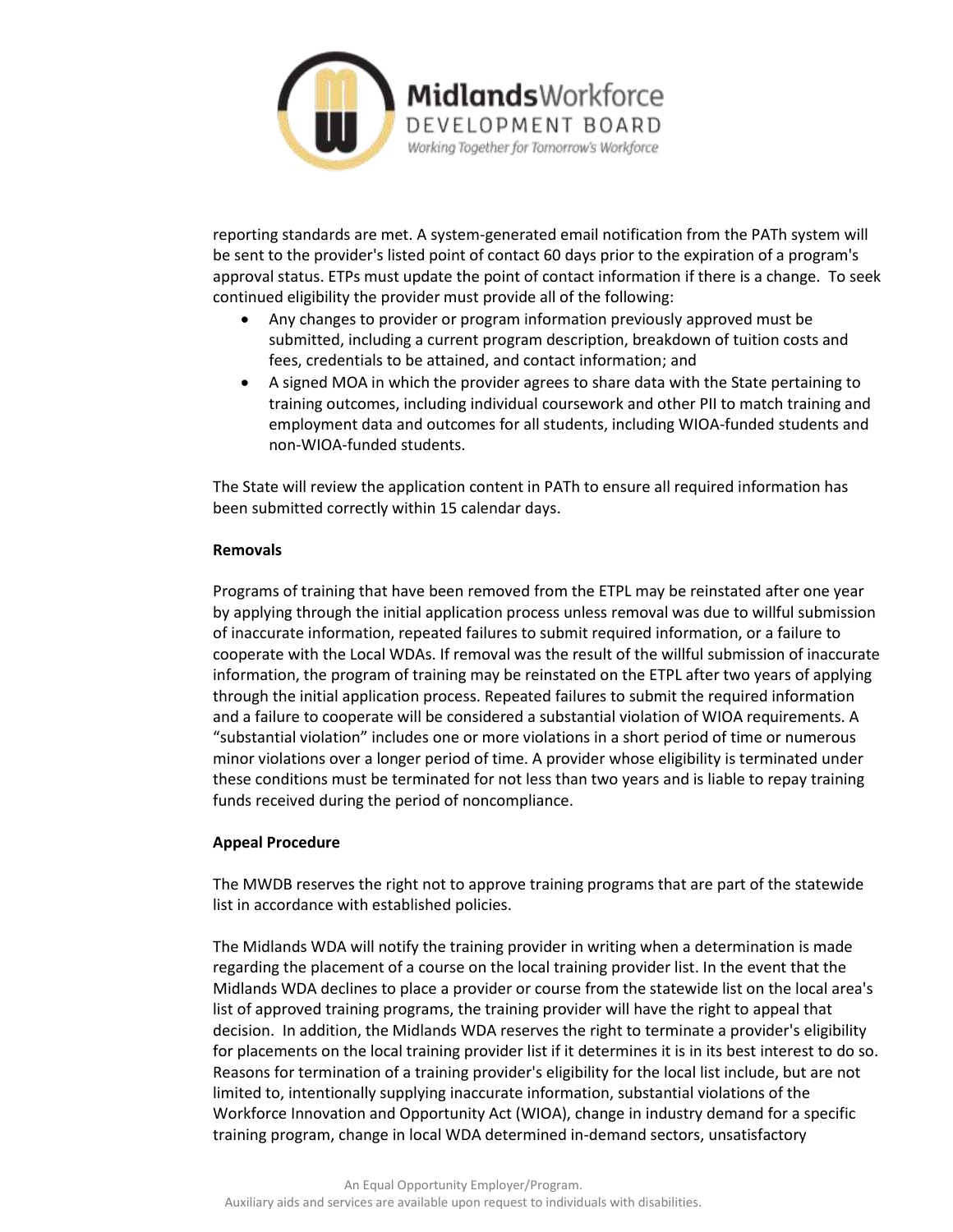

performance, change in the quality of the program, or its ability to produce a post-secondary or industry-recognized credential, etc.

In the event that a training provider or course is not approved for, or is approved but subsequently removed from the Midlands WDA local list, the following appeal procedures will apply:

- 1. The applicant submits a Notice of Appeal to the Administrator of the Midlands WDA. The appeal must be received within 10 calendar days after the date of the notice of denial or removal. The written appeal must include:
	- A statement of the desire to appeal;
	- A description of the program denied; and
	- Detailed justification of why the applicant feels the determination by the Midlands WDA is in error, including all supporting facts.

Appeals must be submitted to:

Midlands Workforce Development Area Attn: Administrator – ETPL Request to Appeal 100 Executive Center Drive, Suite 218 Columbia, SC 29210

## Or

By email to mwdb@midlandsworkforce.org with the subject line **ETPL Request to Appeal**

- 2. Should an appeal not be filed and received within 10 calendar days of the letter of denial or removal, the decision will stand. There will be no further recourse for appeal after the 10-day time frame has expired.
- 3. The appeal, if compliant, will be reviewed by the Midlands WDA Administrator to determine if an informal hearing before the MWDB Executive Committee, or designated ad hoc committee of the board is necessary, or if sufficient information has been presented to result in a reversal of a previously-issued denial or removal. In the event that a hearing is necessary, the appeal will be submitted to the MWDB Executive Committee for review and scheduled for an appeal hearing by the Executive Committee, or designated ad hoc committee. Appellants will be notified of the location, date, and time of the scheduled hearing to present to the committee within 30 days.

In the event that a hearing is not scheduled within 60 days of the appeal being filed, the Appellant may appeal to the State Administrative Entity.

4. The Midlands WDA will notify the Appellant of the Midlands WDA's final decision within 10 days of the hearing.